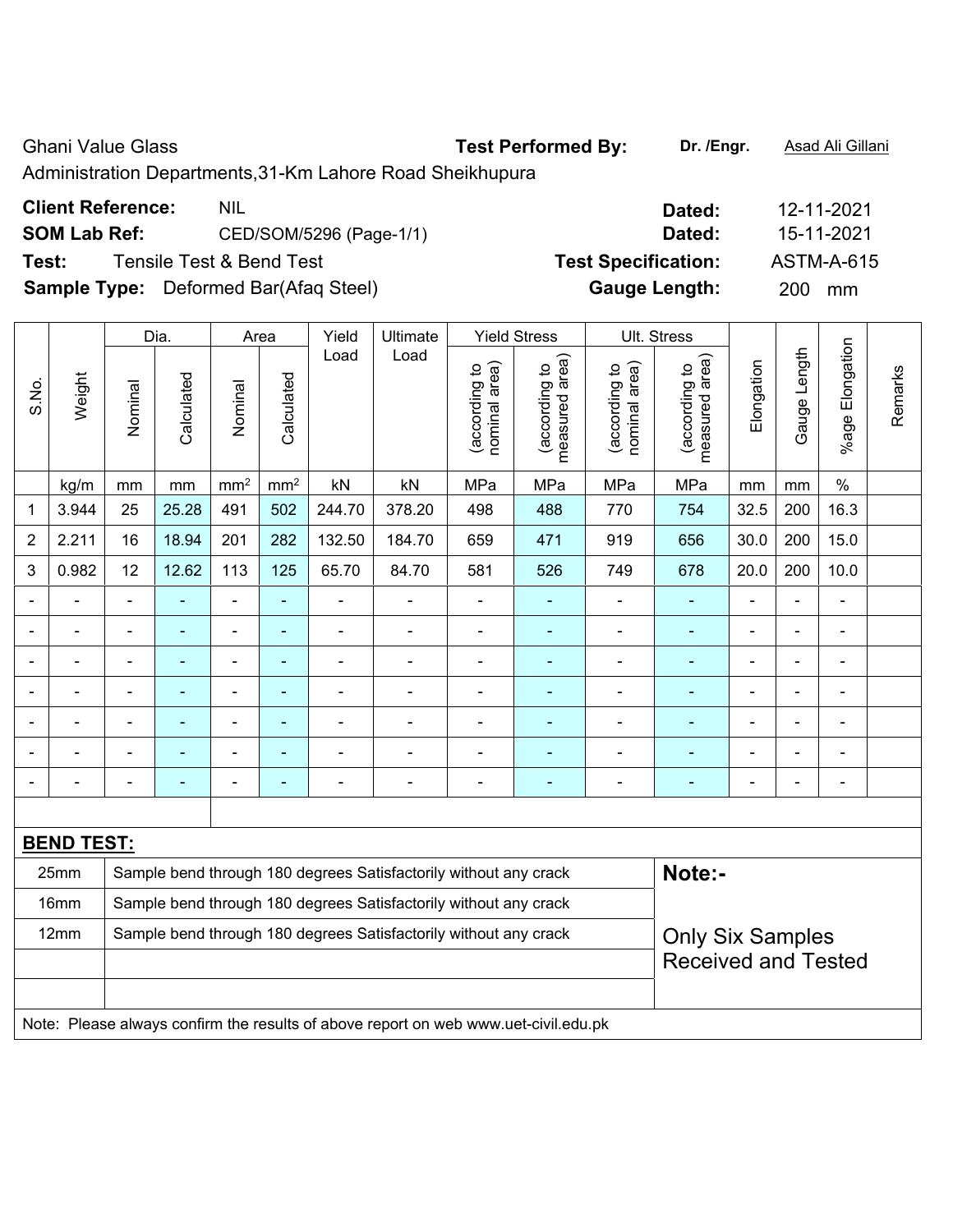Lahore (Edotco Shakarpur USF Project)

## **Client Reference: 0015**

**SOM Lab Ref:** CED/SOM/5300 (Page-1/1)

**Test:** Tensile Test & Bend Test **Specifically** To **Sample Type:** Deformed Bar

|                |                   |                                                                                               | Dia.       |                 | Area            | Yield          | Ultimate                                                                            |                                | <b>Yield Stress</b>             |                                | Ult. Stress                     |                |                |                 |         |
|----------------|-------------------|-----------------------------------------------------------------------------------------------|------------|-----------------|-----------------|----------------|-------------------------------------------------------------------------------------|--------------------------------|---------------------------------|--------------------------------|---------------------------------|----------------|----------------|-----------------|---------|
| S.No.          | Weight            | Nominal                                                                                       | Calculated | Nominal         | Calculated      | Load           | Load                                                                                | nominal area)<br>(according to | measured area)<br>(according to | (according to<br>nominal area) | measured area)<br>(according to | Elongation     | Gauge Length   | %age Elongation | Remarks |
|                | kg/m              | mm                                                                                            | mm         | mm <sup>2</sup> | mm <sup>2</sup> | kN             | kN                                                                                  | MPa                            | MPa                             | MPa                            | MPa                             | mm             | mm             | $\%$            |         |
| 1              | 3.914             | 25                                                                                            | 25.21      | 491             | 499             | 263.50         | 346.00                                                                              | 537                            | 529                             | 705                            | 694                             | 25.0           | 200            | 12.5            |         |
| $\overline{2}$ | 2.216             | 20                                                                                            | 18.96      | 314             | 282             | 139.50         | 189.50                                                                              | 444                            | 495                             | 603                            | 672                             | 25.0           | 200            | 12.5            |         |
| 3              | 1.536             | 16                                                                                            | 15.79      | 201             | 196             | 91.70          | 131.00                                                                              | 456                            | 469                             | 652                            | 670                             | 30.0           | 200            | 15.0            |         |
| 4              | 0.992             | 12                                                                                            | 12.68      | 113             | 126             | 57.50          | 85.00                                                                               | 508                            | 456                             | 752                            | 673                             | 32.5           | 200            | 16.3            |         |
| ۰              |                   | $\blacksquare$                                                                                |            | ÷               | $\blacksquare$  |                | $\overline{\phantom{0}}$                                                            | $\overline{\phantom{0}}$       |                                 |                                |                                 | $\blacksquare$ |                | $\blacksquare$  |         |
|                |                   | ä,                                                                                            | L.         | $\blacksquare$  | $\blacksquare$  | $\blacksquare$ | $\blacksquare$                                                                      | $\blacksquare$                 | ÷                               | $\blacksquare$                 | ÷                               | $\blacksquare$ |                | $\blacksquare$  |         |
| ۰              |                   | ÷                                                                                             | ä,         | ÷               | $\blacksquare$  | ÷              | $\blacksquare$                                                                      | $\blacksquare$                 | $\blacksquare$                  | $\blacksquare$                 | ÷,                              | $\blacksquare$ | $\blacksquare$ | $\blacksquare$  |         |
|                |                   | ٠                                                                                             | ÷,         | $\blacksquare$  | $\blacksquare$  |                | $\overline{\phantom{0}}$                                                            | $\blacksquare$                 | $\blacksquare$                  |                                | Ē.                              |                | $\blacksquare$ | $\blacksquare$  |         |
|                |                   |                                                                                               |            | ÷               | ۳               |                | $\blacksquare$                                                                      | $\overline{\phantom{a}}$       |                                 |                                | Ē.                              |                |                | $\blacksquare$  |         |
|                |                   |                                                                                               |            | $\blacksquare$  | ۰               |                |                                                                                     |                                |                                 |                                |                                 |                |                | $\blacksquare$  |         |
|                |                   |                                                                                               |            |                 |                 |                |                                                                                     |                                |                                 |                                |                                 |                |                |                 |         |
|                | <b>BEND TEST:</b> |                                                                                               |            |                 |                 |                |                                                                                     |                                |                                 |                                |                                 |                |                |                 |         |
|                | 25mm              |                                                                                               |            |                 |                 |                | Sample bend through 180 degrees Satisfactorily without any crack                    |                                |                                 |                                | Note:-                          |                |                |                 |         |
|                | 20mm              |                                                                                               |            |                 |                 |                | Sample bend through 180 degrees Satisfactorily without any crack                    |                                |                                 |                                |                                 |                |                |                 |         |
|                | 16mm              | Sample bend through 180 degrees Satisfactorily without any crack<br><b>Only Eight Samples</b> |            |                 |                 |                |                                                                                     |                                |                                 |                                |                                 |                |                |                 |         |
|                | 12mm              |                                                                                               |            |                 |                 |                | Sample bend through 180 degrees Satisfactorily without any crack                    |                                |                                 |                                | <b>Received and Tested</b>      |                |                |                 |         |
|                |                   |                                                                                               |            |                 |                 |                |                                                                                     |                                |                                 |                                |                                 |                |                |                 |         |
|                |                   |                                                                                               |            |                 |                 |                | Note: Please always confirm the results of above report on web www.uet-civil.edu.pk |                                |                                 |                                |                                 |                |                |                 |         |

| Dated:               | 15-11-2021        |
|----------------------|-------------------|
|                      |                   |
| Dated:               | 15-11-2021        |
| est Specification:   | <b>ASTM-A-615</b> |
| <b>Gauge Length:</b> | 200<br>mm         |

Haris & Company **Test Performed By:** Dr. /Engr. **Asad Ali Gillani** Associated By: Dr. /Engr. **Asad Ali Gillani** 

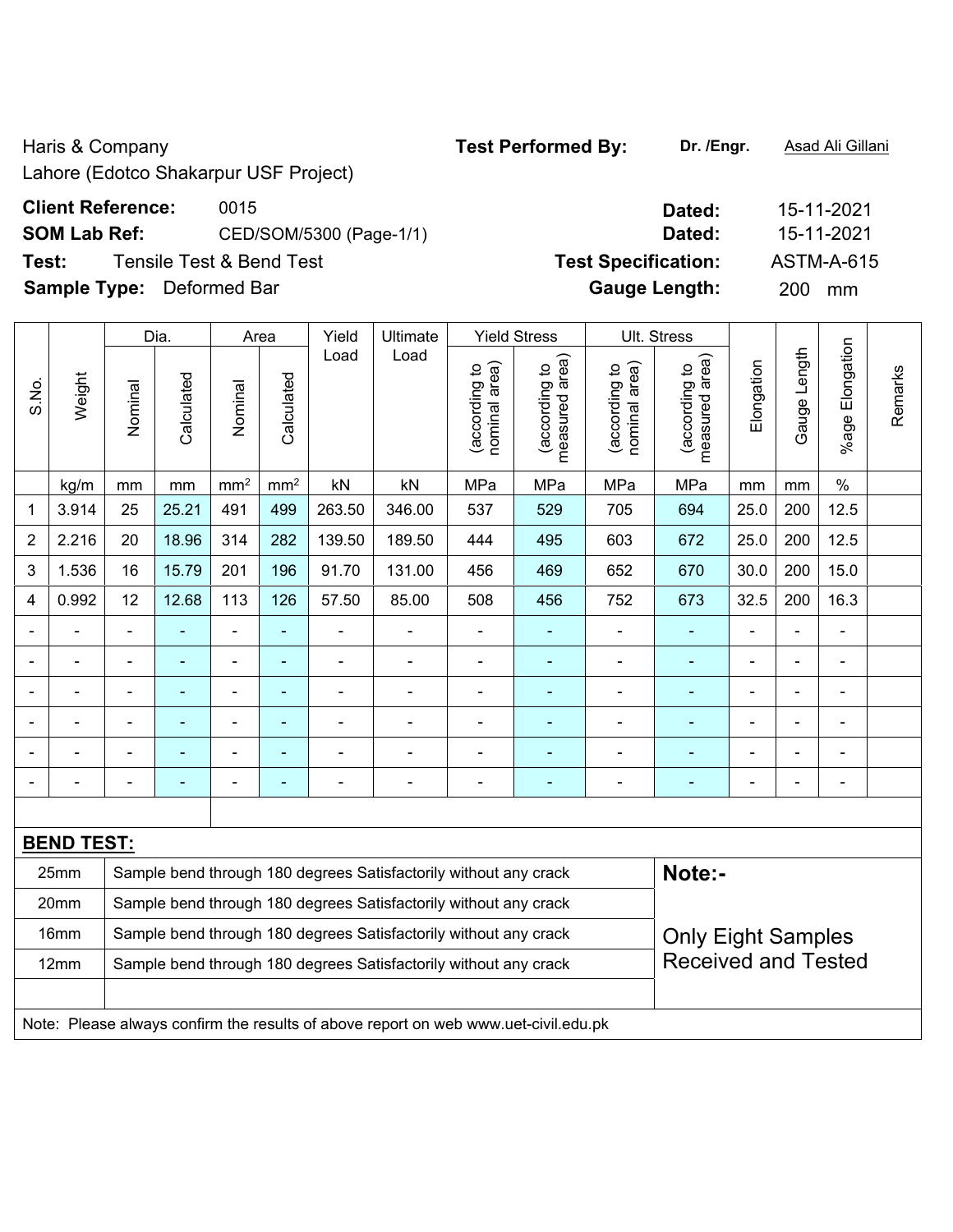Engr. Mian Mubashar Rafiq **Test Performed By: Dr. /Engr.**  Project Manager, Union Luxury Apartment,Lahore

**Client Reference:** UA/SO/2021/005

**Gauge Length:** 8 inch **Sample Type:** Deformed Bar (Afco Steel)

S<sup>(</sup><br>R

|               |            | 0.99912921000                       |                            | .          | $0 - 0$ , $1 - 0.90$      |
|---------------|------------|-------------------------------------|----------------------------|------------|---------------------------|
| Dated:        | 15-11-2021 |                                     |                            | Dated:     | 15-11-2021                |
| Test:         |            | <b>Tension Test &amp; Bend Test</b> | <b>Test Specification:</b> | ASTM-A-615 |                           |
| Gauge Length: |            | 8. inch                             | <b>Sample Type:</b>        |            | Deformed Bar (Afco Steel) |

|                |                   |                                                                                                | Dia.       |                 | Area            | Yield | Ultimate                                                                            |                                | <b>Yield Stress</b>                         |                                | Ult. Stress                     |                |              |                       |         |
|----------------|-------------------|------------------------------------------------------------------------------------------------|------------|-----------------|-----------------|-------|-------------------------------------------------------------------------------------|--------------------------------|---------------------------------------------|--------------------------------|---------------------------------|----------------|--------------|-----------------------|---------|
| S.No.          | Weight            | Nominal                                                                                        | Calculated | Nominal         | Calculated      | Load  | Load                                                                                | nominal area)<br>(according to | (according to<br>neasured area)<br>measured | (according to<br>nominal area) | (according to<br>measured area) | Elongation     | Gauge Length | Elongation<br>$%$ age | Remarks |
|                | lb/ft             | #                                                                                              | in         | in <sup>2</sup> | in <sup>2</sup> | Tons  | Tons                                                                                | psi                            | psi                                         | psi                            | psi                             | in             | in           | $\%$                  |         |
| 1              | 2.514             | 8                                                                                              | 0.970      | 0.79            | 0.739           | 21.73 | 34.98                                                                               | 60670                          | 64860                                       | 97670                          | 104410                          | 1.30           | 8.0          | 16.3                  |         |
| $\overline{2}$ | 2.523             | 8                                                                                              | 0.971      | 0.79            | 0.741           | 23.92 | 31.04                                                                               | 66790                          | 71210                                       | 86660                          | 92390                           | 1.30           | 8.0          | 16.3                  |         |
| 3              | 1.498             | 6                                                                                              | 0.748      | 0.44            | 0.440           | 16.62 | 20.97                                                                               | 83290                          | 83290                                       | 105100                         | 105100                          | 1.00           | 8.0          | 12.5                  |         |
| 4              | 1.536             | 6                                                                                              | 0.758      | 0.44            | 0.451           | 17.94 | 21.73                                                                               | 89930                          | 87740                                       | 108940                         | 106280                          | 1.00           | 8.0          | 12.5                  |         |
| 5              | 1.546             | 6                                                                                              | 0.760      | 0.44            | 0.454           | 18.81 | 22.53                                                                               | 94270                          | 91360                                       | 112920                         | 109440                          | 0.90           | 8.0          | 11.3                  |         |
| 6              | 1.531             | 6                                                                                              | 0.757      | 0.44            | 0.450           | 17.84 | 21.48                                                                               | 89420                          | 87430                                       | 107660                         | 105270                          | 1.00           | 8.0          | 12.5                  |         |
| $\overline{7}$ | 1.627             | 6                                                                                              | 0.780      | 0.44            | 0.478           | 17.33 | 21.87                                                                               | 86860                          | 79960                                       | 109600                         | 100890                          | 1.10           | 8.0          | 13.8                  |         |
| 8              | 1.570             | 6                                                                                              | 0.766      | 0.44            | 0.461           | 17.64 | 22.94                                                                               | 88400                          | 84370                                       | 114960                         | 109730                          | 0.90           | 8.0          | 11.3                  |         |
|                |                   |                                                                                                |            |                 |                 |       |                                                                                     | $\blacksquare$                 |                                             |                                |                                 |                |              |                       |         |
|                |                   |                                                                                                |            | $\blacksquare$  | ٠               |       | $\blacksquare$                                                                      | $\blacksquare$                 | $\blacksquare$                              | $\blacksquare$                 | $\blacksquare$                  | $\blacksquare$ |              | $\blacksquare$        |         |
|                |                   |                                                                                                |            |                 |                 |       |                                                                                     |                                |                                             |                                |                                 |                |              |                       |         |
|                | <b>BEND TEST:</b> |                                                                                                |            |                 |                 |       |                                                                                     |                                |                                             |                                |                                 |                |              |                       |         |
|                | #8                |                                                                                                |            |                 |                 |       | Sample bend through 180 degrees Satisfactorily without any crack                    |                                |                                             |                                | Note:-                          |                |              |                       |         |
|                | #6                | Sample bend through 180 degrees Satisfactorily without any crack                               |            |                 |                 |       |                                                                                     |                                |                                             |                                |                                 |                |              |                       |         |
|                | #6                | Sample bend through 180 degrees Satisfactorily without any crack<br><b>Only Twelve Samples</b> |            |                 |                 |       |                                                                                     |                                |                                             |                                |                                 |                |              |                       |         |
|                | #6                |                                                                                                |            |                 |                 |       | Sample bend through 180 degrees Satisfactorily without any crack                    |                                |                                             |                                | <b>Received and Tested</b>      |                |              |                       |         |
|                |                   |                                                                                                |            |                 |                 |       |                                                                                     |                                |                                             |                                |                                 |                |              |                       |         |
|                |                   |                                                                                                |            |                 |                 |       | Note: Please always confirm the results of above report on web www.uet-civil.edu.pk |                                |                                             |                                |                                 |                |              |                       |         |

| ;OM Lab |                |
|---------|----------------|
| lef:    | 5297(Page-1/1) |
| )ated:  | 15-11-2021     |
|         |                |

hassan

Dr. Irfan ul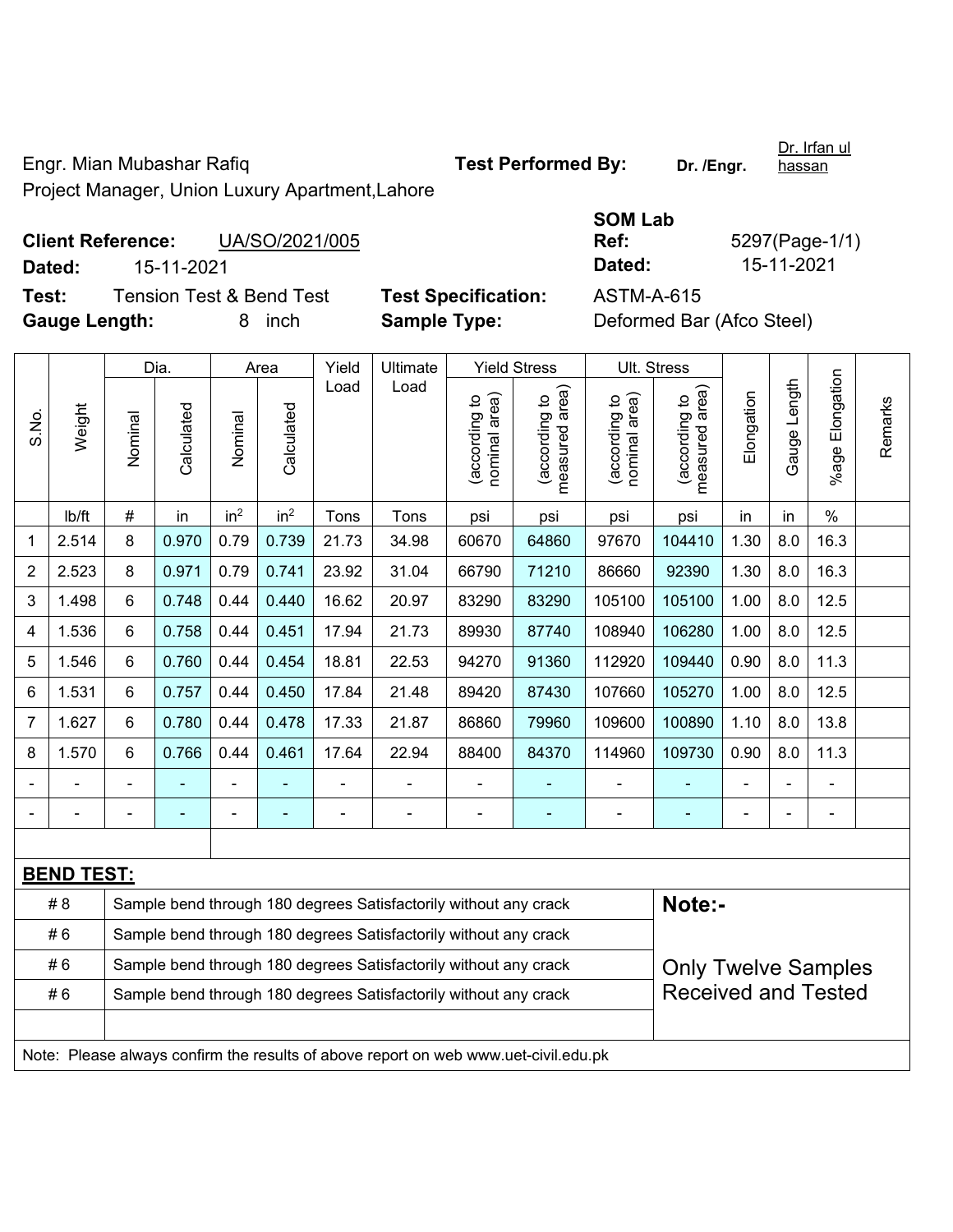Basharat Munir **Test Performed By:** Dr. /Engr. Dr. Irfan ul hassan

Project Manager, Dupak Properaties(Pvt.) Ltd. Defence View apartments at Shanghai Road Lahore

|        | <b>Client Reference:</b> | UA/SO/2021/005                      |                |
|--------|--------------------------|-------------------------------------|----------------|
| Dated: | 15-11-2021               |                                     |                |
| Test:  |                          | <b>Tension Test &amp; Bend Test</b> | <b>Test Sp</b> |

**Ref:** 5297(Page-1/1) **Dated:** 15-11-2021 **Dated:** 15-11-2021

**Gauge Length:** 8 inch **Sample Type:** Deformed Bar

| ∣est | ı es |
|------|------|
|      | Sar  |

**Tecification:** ASTM-A-615

|                |                   |                                                                                                | Dia.       |                 | Area            | Yield | Ultimate                                                                            |                                | <b>Yield Stress</b>             |                                | Ult. Stress                     |            |              |                       |         |  |
|----------------|-------------------|------------------------------------------------------------------------------------------------|------------|-----------------|-----------------|-------|-------------------------------------------------------------------------------------|--------------------------------|---------------------------------|--------------------------------|---------------------------------|------------|--------------|-----------------------|---------|--|
| S.No.          | Weight            | Nominal                                                                                        | Calculated | Nominal         | Calculated      | Load  | Load                                                                                | nominal area)<br>(according to | (according to<br>measured area) | (according to<br>nominal area) | (according to<br>measured area) | Elongation | Gauge Length | Elongation<br>$%$ age | Remarks |  |
|                | lb/ft             | $\#$                                                                                           | in         | in <sup>2</sup> | in <sup>2</sup> | Tons  | Tons                                                                                | psi                            | psi                             | psi                            | psi                             | in         | in           | $\frac{0}{0}$         |         |  |
| 1              | 2.514             | 8                                                                                              | 0.970      | 0.79            | 0.739           | 21.73 | 34.98                                                                               | 60670                          | 64860                           | 97670                          | 104410                          | 1.30       | 8.0          | 16.3                  |         |  |
| $\overline{2}$ | 2.523             | 8                                                                                              | 0.971      | 0.79            | 0.741           | 23.92 | 31.04                                                                               | 66790                          | 71210                           | 86660                          | 92390                           | 1.30       | 8.0          | 16.3                  |         |  |
| 3              | 1.498             | 6                                                                                              | 0.748      | 0.44            | 0.440           | 16.62 | 20.97                                                                               | 83290                          | 83290                           | 105100                         | 105100                          | 1.00       | 8.0          | 12.5                  |         |  |
| 4              | 1.536             | 6                                                                                              | 0.758      | 0.44            | 0.451           | 17.94 | 21.73                                                                               | 89930                          | 87740                           | 108940                         | 106280                          | 1.00       | 8.0          | 12.5                  |         |  |
| 5              | 1.546             | 6                                                                                              | 0.760      | 0.44            | 0.454           | 18.81 | 22.53                                                                               | 94270                          | 91360                           | 112920                         | 109440                          | 9.00       | 8.0          | ####                  |         |  |
| 6              | 1.531             | 6                                                                                              | 0.757      | 0.44            | 0.450           | 17.84 | 21.48                                                                               | 89420                          | 87430                           | 107660                         | 105270                          | 1.00       | 8.0          | 12.5                  |         |  |
| 7              | 1.627             | 6                                                                                              | 0.780      | 0.44            | 0.478           | 17.33 | 21.87                                                                               | 86860                          | 79960                           | 109600                         | 100890                          | 1.10       | 8.0          | 13.8                  |         |  |
| 8              | 1.570             | 6                                                                                              | 0.766      | 0.44            | 0.461           | 17.64 | 22.94                                                                               | 88400                          | 84370                           | 114960                         | 109730                          | 0.90       | 8.0          | 11.3                  |         |  |
|                |                   |                                                                                                |            |                 |                 |       |                                                                                     |                                |                                 |                                | ÷,                              |            |              |                       |         |  |
|                |                   |                                                                                                |            |                 |                 |       | $\blacksquare$                                                                      |                                |                                 | ٠                              |                                 |            |              |                       |         |  |
|                |                   |                                                                                                |            |                 |                 |       |                                                                                     |                                |                                 |                                |                                 |            |              |                       |         |  |
|                | <b>BEND TEST:</b> |                                                                                                |            |                 |                 |       |                                                                                     |                                |                                 |                                |                                 |            |              |                       |         |  |
|                | # 8               |                                                                                                |            |                 |                 |       | Sample bend through 180 degrees Satisfactorily without any crack                    |                                |                                 |                                | Note:-                          |            |              |                       |         |  |
|                | #6                |                                                                                                |            |                 |                 |       | Sample bend through 180 degrees Satisfactorily without any crack                    |                                |                                 |                                |                                 |            |              |                       |         |  |
|                | #6                | Sample bend through 180 degrees Satisfactorily without any crack<br><b>Only Twelve Samples</b> |            |                 |                 |       |                                                                                     |                                |                                 |                                |                                 |            |              |                       |         |  |
|                | #6                |                                                                                                |            |                 |                 |       | Sample bend through 180 degrees Satisfactorily without any crack                    |                                |                                 |                                | <b>Received and Tested</b>      |            |              |                       |         |  |
|                |                   |                                                                                                |            |                 |                 |       |                                                                                     |                                |                                 |                                |                                 |            |              |                       |         |  |
|                |                   |                                                                                                |            |                 |                 |       | Note: Please always confirm the results of above report on web www.uet-civil.edu.pk |                                |                                 |                                |                                 |            |              |                       |         |  |

**SOM Lab**